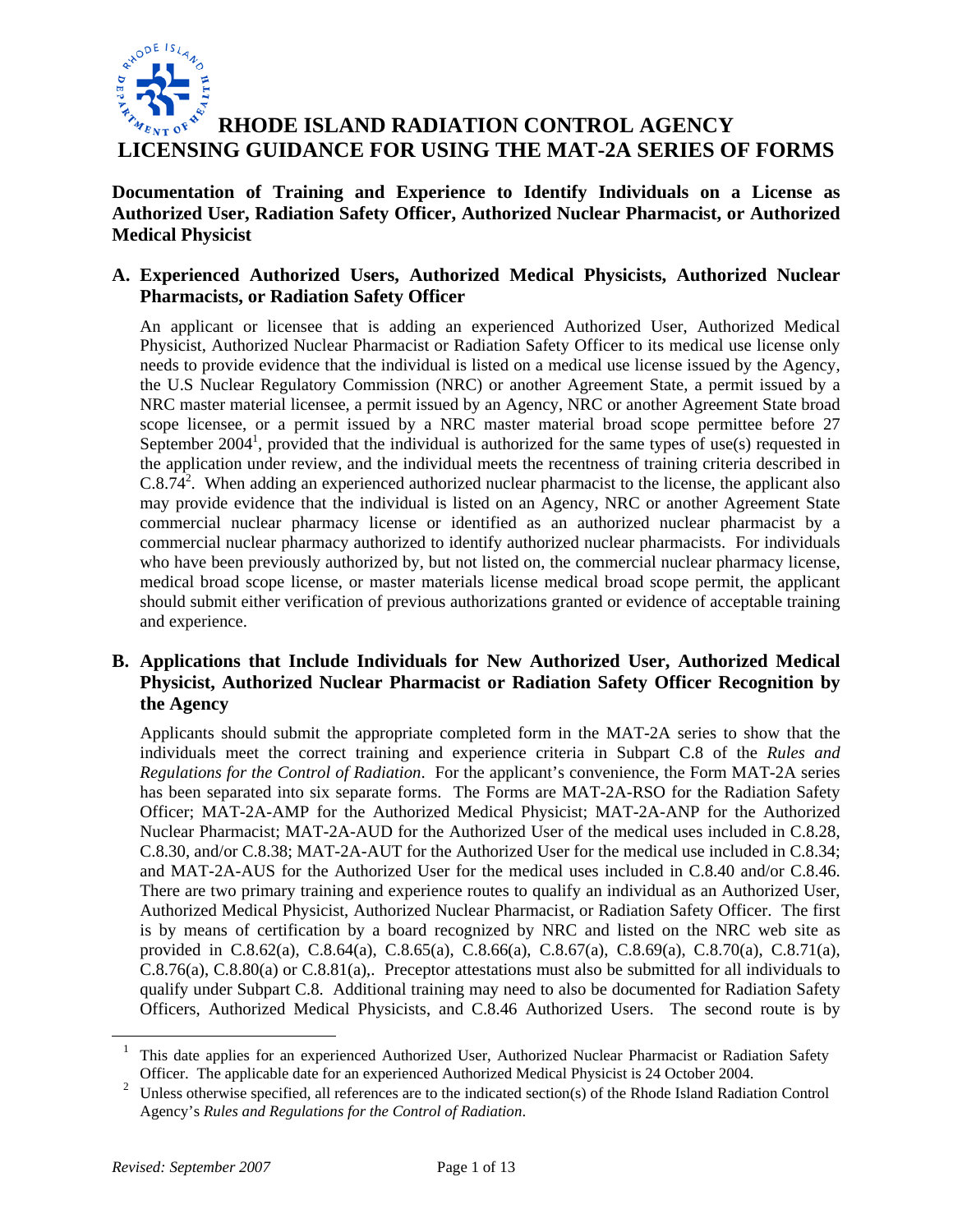meeting the structured educational program, supervised work experience, and preceptor attestation requirements in Subpart C.8. In some cases there may be additional training and experience routes for recognized authorized users, authorized nuclear pharmacists, authorized medical physicists or Radiation Safety Officers to seek additional authorizations.

## **C. Recentness of Training**

The required training and experience, including board certification, described in Subpart C.8 must be obtained within the 7 years preceding the date of the application, or the individual must document having had related continuing education, retraining, and experience since obtaining the required training and experience. Examples of acceptable continuing education and experience include the following:

- ¾ Successful completion of classroom and laboratory review courses that include radiation safety practices relative to the proposed type of authorized medical use;
- $\triangleright$  Practical and laboratory experience with patient procedures using radioactive material for the same use(s) for which the applicant is requesting authorization;
- $\triangleright$  Practical and laboratory experience under the supervision of an AU at the same or another licensed facility that is authorized for the same use(s) for which the applicant is requesting authorization; and
- $\triangleright$  For therapy devices, experience with the therapy unit and/or comparable linear accelerator experience and completion of an in-service review of operating and emergency procedures relative to the therapy unit to be used by the applicant.

## **D. General Instructions and Guidance for Filling Out MAT-2A Series Forms**

If the applicant is proposing an individual for more than one type of authorization, the applicant may need to either submit multiple MAT-2A series forms or fill out some sections more than once. For example, an applicant that requests a physician be authorized for C.8.30 and C.8.34 medical uses and as the RSO, needs to provide three completed MAT-2A series forms (i.e., MAT-2A-RSO, MAT-2A-AUD and MAT-2A-AUT). Also, if the applicant requests a physician be authorized for both high dose rate remote afterloading and gamma stereotactic radiosurgery under C.8.46, only one MAT-2A-AUS needs to be completed, but one part (i.e., "Supervised Work and Clinical Experience") must be filled out twice.

If you need to identify a license and it is an NRC or another Agreement State license, provide a copy of the license. If you need to identify a NRC Master Materials License permit, provide a copy of the permit. If you need to identify an individual (i.e., supervising individual or preceptor) who is authorized under a broad scope license or broad scope permit of a Master Materials License, provide a copy of the permit issued by the broad scope licensee/permittee.

Alternatively, you may provide a statement signed by the Radiation Safety Officer or chairperson of the Radiation Safety Committee similar to the following: *"\_\_\_\_\_\_\_\_\_\_ (name of supervising individual or preceptor) is authorized under \_\_\_\_\_\_\_\_\_\_\_\_\_\_\_ (name of licensee/permittee) broad scope license number \_\_\_\_\_\_\_\_\_\_ to use \_\_\_\_\_\_\_\_\_ (materials) during \_\_\_\_\_\_\_\_\_\_\_\_ (time frame)".*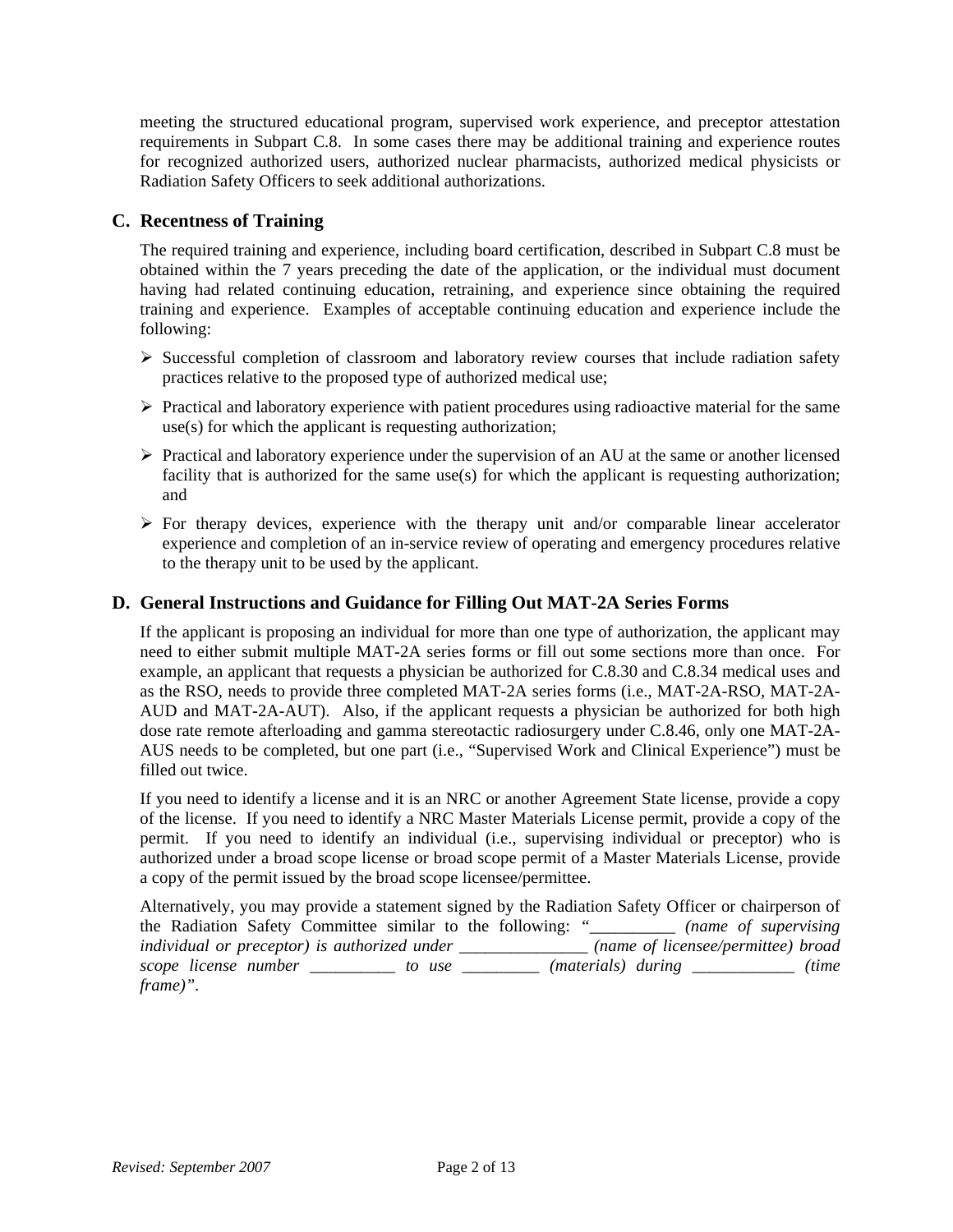## **INTRODUCTORY INFORMATION**

### **Name of individual**

Provide the individual's complete name so that the Agency can distinguish the training and experience received from that received by others with a similar name.

*Note*: Do not include personal or private information (e.g., date of birth, social security number, home address, personal phone number) as part of your qualification documentation.

#### **Rhode Island License Number**

The Agency requires physicians, dentists, podiatrists, and pharmacists to be licensed by the State of Rhode Island to prescribe drugs in the practice of medicine, practice of dentistry, practice of podiatry, or practice of pharmacy, respectively.

#### **Requested Authorization(s)**

Check all authorizations that apply and fill in the blanks as provided.

## **Part I. Training and Experience**

There are always multiple pathways provided for each training and experience section. Select the applicable one.

#### **Item 1. Board Certification**

The applicant or licensee may use this pathway if the proposed new authorized individual is certified by a board recognized by NRC (to confirm that NRC recognizes that boards certifications see NRC's web page http://www.nrc.gov/materials/miau/med-use-toolkit.html).

*Note:* An individual that is board eligible will not be considered for this pathway until the individual is actually board certified. Further, individuals holding other board certifications will also not be considered for this pathway.

The applicant or licensee will need to provide a copy of the board certification and other training, experience, or clinical casework as indicated on the specific form of the MAT-2A series.

All applicants under this pathway (except for C.8.38 uses) must submit a completed Part II Preceptor Attestation.

#### **Item 2. Current Authorized Individuals Seeking Additional Authorizations**

Provide the information requested for training, experience, or clinical casework as indicated on the specific form of the MAT-2A series. (*Note:* This section does not include individuals who are authorized only on foreign licenses.)

All applicants under this pathway must submit a completed Part II Preceptor Attestation.

#### **Item 3. Training and Experience for Proposed New Authorized Individuals**

This pathway is used for those individuals not listed on the license as an authorized individual, who cannot meet requirements for the board certification pathway.

The proposed authorized individual is not required to receive the classroom and laboratory training, supervised work experience, or clinical casework at any one location or at one time, therefore space is provided to identify each location and date of training or experience. The date should be provided in the month/day/year format. The clock hours must be indicated for those individuals that must meet a minimum number of training and work experience hours. The specific number of hours needed for each training element will depend upon the type of approval sought.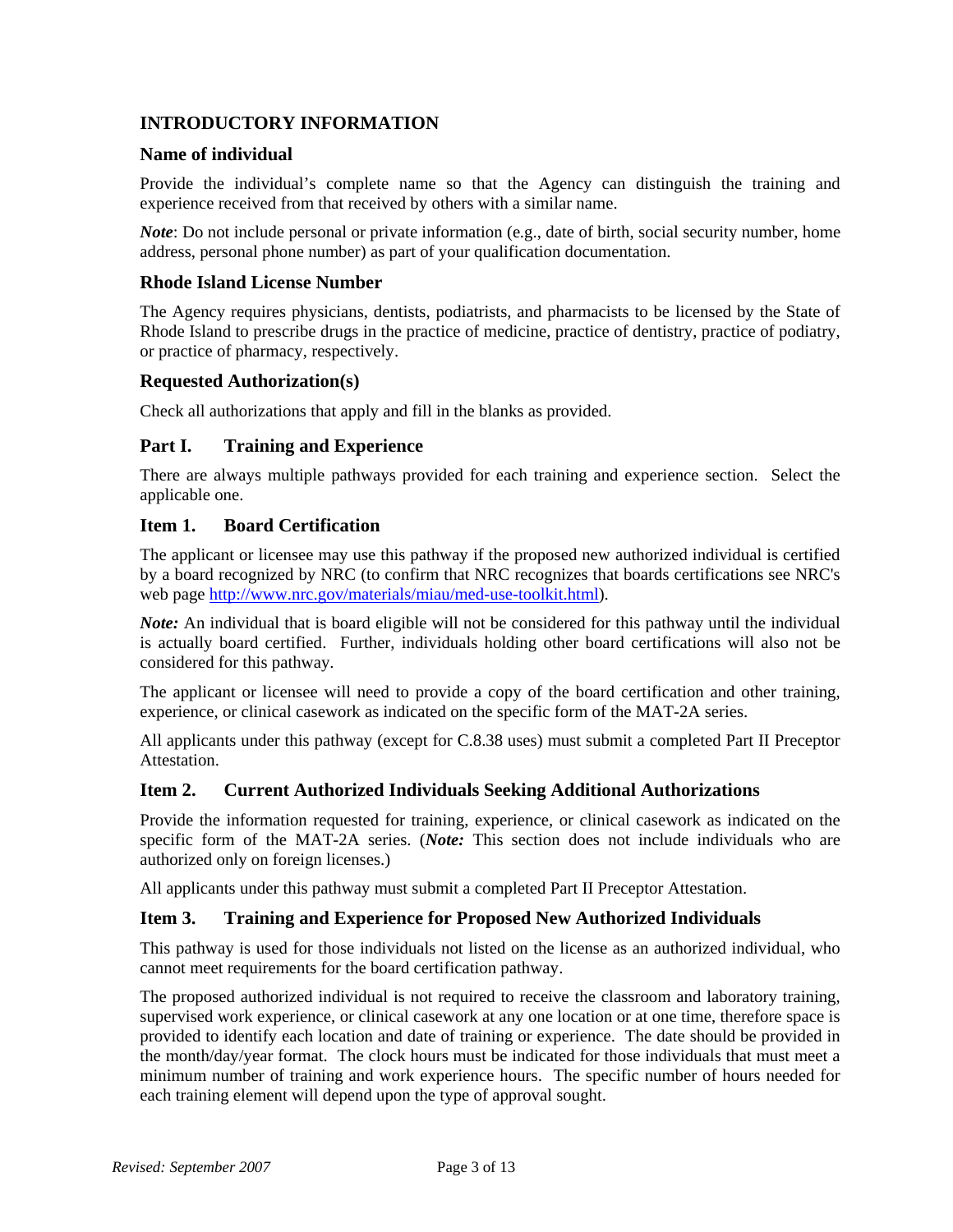*Note*: Classroom and Laboratory Training or Didactic Training may be provided at medical teaching/university institutions. In some cases, a course may be provided for that particular need and taught in consecutive days; in others, the period may be a semester or quarter as part of the formal curriculum. The required "structural educational programs" or "training" may be obtained in any number of settings, locations, and educational situations.

The Agency expects that clinical laboratory hours credited toward meeting the requirements for classroom and laboratory training will involve training in radiation safety aspects of the medical use of radioactive material. The Agency recognizes, for example, that physicians in training may not dedicate all of their clinical laboratory time specifically to the subject areas covered in these subparts and will be attending to other clinical matters involving the medical use of the material under the supervision of an AU (e.g., reviewing case histories or interpreting scans). However, those hours spent on other duties, not related to radiation safety, should not be counted toward the minimum number of hours of required classroom and laboratory training in radiation safety. This type of supervised work experience, even though not specifically required by the Agency, may be counted toward the supervised work experience to obtain the required total hours of training.

Similarly, the Agency recognizes that clinicians will not dedicate all of their time in training specifically to the subject areas described and will be attending to other clinical matters. The Agency will broadly interpret "classroom training" to include various types of instruction received by candidates for approval, including online training, as long as the subject matter relates to radiation safety and safe handling of radioactive material.

*Note:* If the proposed new authorized individual had more than one supervisor, provide the information requested for each supervising individual.

## **Part II. Preceptor Attestation**

The Agency defines the term "preceptor" in Subpart A.0, "Definitions," to mean "an individual who provides, directs, or verifies training and experience required for an individual to become an Authorized User, an Authorized Medical Physicist, an Authorized Nuclear Pharmacist, or a Radiation Safety Officer." While the supervising individual for the work experience may also be the preceptor, the preceptor does not have to be the supervising individual as long as the preceptor directs or verifies the training and experience required. The preceptor must attest in writing regarding the training and experience of any individual to serve as an authorized individual and attest that the individual has satisfactorily completed the appropriate training and experience criteria and has achieved a level of competency or a level of radiation safety knowledge sufficient to function independently. This preceptor also has to meet specific requirements.

The Agency may require supervised work experience conducted under the supervision of an authorized individual in a licensed material use program. In this case, a supervisor is an individual who provides frequent direction, instruction, and direct oversight of the student as the student completes the required work experience in the use of radioactive material. Supervision may occur at various licensed facilities, from a large teaching university hospital to a small private practice.

The MAT-2A series Part II - Preceptor Attestation pages have multiple sections. The preceptor must complete an attestation of the proposed user's training, experience, and competency to function independently, as well as provide information concerning his/her own qualifications and sign the attestation. Because there are a number of different pathways to obtain the required training and experience for different authorized individuals, specific instructions are provided below for each MAT-2A series form.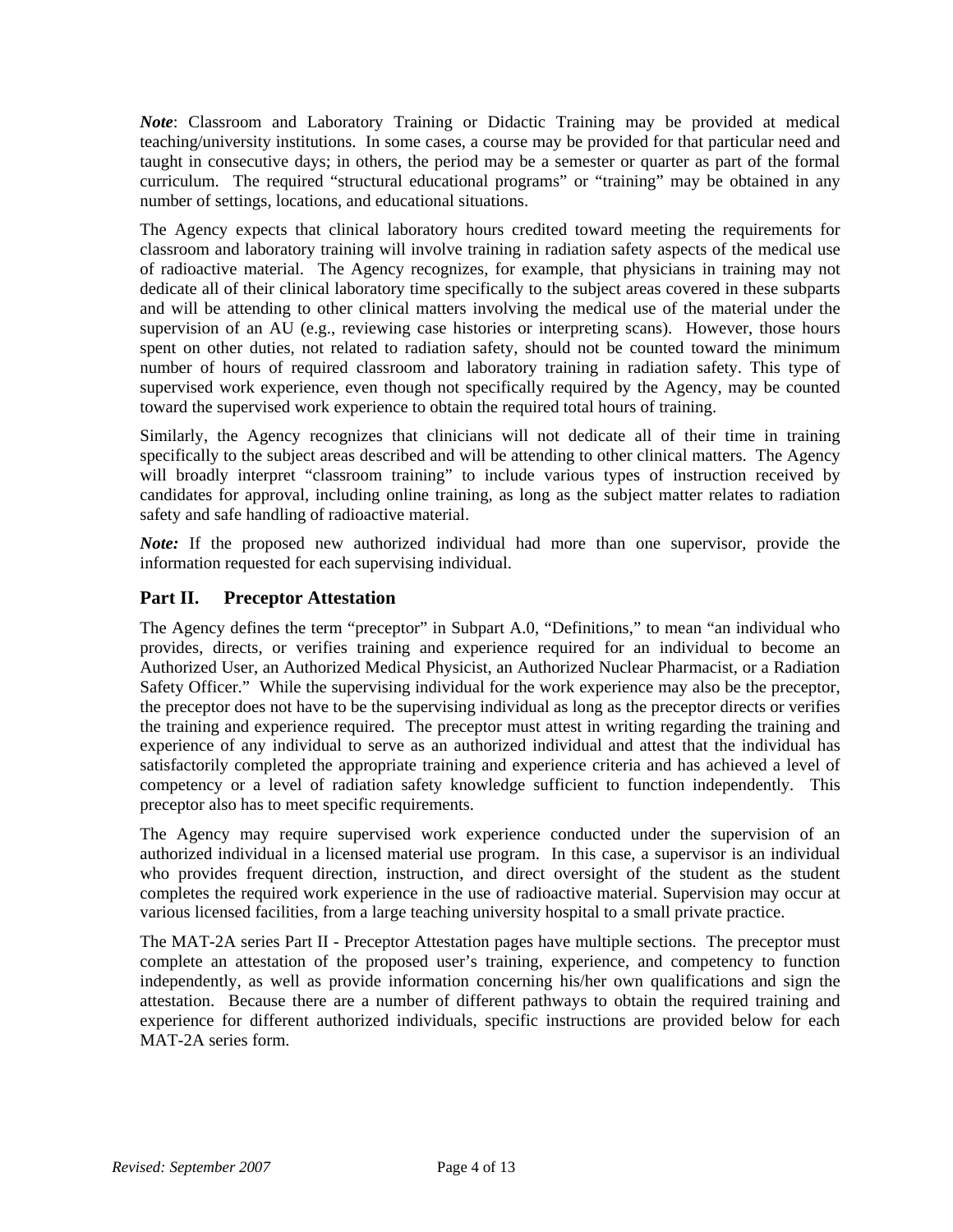## **E. RADIATION SAFETY OFFICER - Specific Instructions and Guidance for Filling Out Form MAT-2A-RSO**

See Section D above for additional clarification on providing information about an individual's status on an NRC or another Agreement State license, medical broad scope license, or Master Materials License permit.

### **Part I. Training and Experience - select one of four methods below:**

#### **Item 1. Board Certification**

Provide the requested information, i.e., a copy of the board certification, documentation of specific radiation safety training for all types of use on the license, and completed preceptor attestation. As indicated on the form, additional information is needed if the board certification or radiation safety training was greater than 7 years ago.

Specific radiation safety training for each type of use on the license may be supervised by a Radiation Safety Officer, an Authorized Medical Physicist, Authorized Nuclear Pharmacist, or Authorized User who is authorized for that type of use. The applicant only has to identify the supervising individual in the table in 3.c and his/her qualifications if the source of this training was a Radiation Safety Officer, an Authorized Medical Physicist, Authorized Nuclear Pharmacist, or Authorized User. If more than one supervising individual provided the training, identify each supervising individual by name and provide their qualifications.

### **Item 2. Current Radiation Safety Officer Seeking Authorization to Be Recognized as a Radiation Safety Officer for the Additional Medical Use(s) Checked above.**

Provide the requested information, i.e., documentation of specific radiation safety training (complete the table in Section 3c) and completed preceptor attestation in Part II. As indicated on the form, additional information is needed if the specific radiation safety training was greater than 7 years ago.

Specific radiation safety training for each type of use on the license may be supervised by a Radiation Safety Officer, an Authorized Medical Physicist, Authorized Nuclear Pharmacist, or Authorized User who is authorized for that type of use. The applicant only has to identify the supervising individual in the table in 3.c and his/her qualifications if the source of this training was a Radiation Safety Officer, an Authorized Medical Physicist, Authorized Nuclear Pharmacist, or Authorized User. If more than one supervising individual provided the training, identify each supervising individual by name and provide their qualifications.

## **Item 3. Structured Educational Program for Proposed New Radiation Safety Officer**

As indicated on the form, additional information is needed if the training, supervised radiation safety experience, and specific radiation safety training was completed more than 7 years ago.

Submit a completed Section 3a.

Submit a completed Section 3b. The individual must have completed one year of full-time radiation safety experience under the supervision of a Radiation Safety Officer. This is documented in section 3b by providing the ranges of dates for supervised radiation safety experience. If there was more than one supervising individual, identify each supervising individual by name and provide their qualifications.

Provide the requested information, i.e., documentation of specific radiation safety training for each use on the license (complete the table in Section 3c). Specific radiation safety training for each type of use on the license may be supervised by a Radiation Safety Officer, an Authorized Medical Physicist, Authorized Nuclear Pharmacist, or Authorized User who is authorized for that type of use.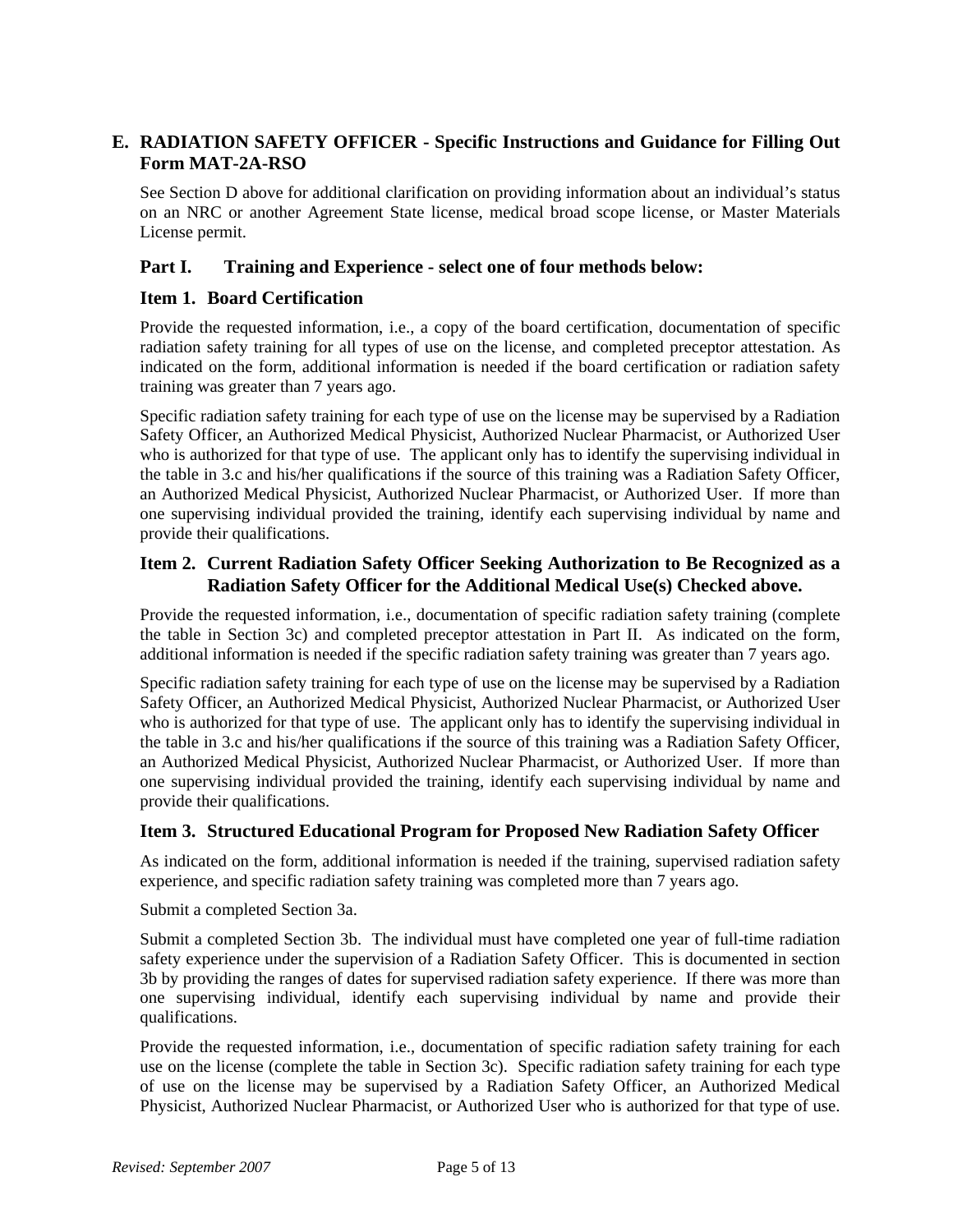The applicant only has to identify the supervising individual in the table in 3.c and his/her qualifications if the source of this training was a Radiation Safety Officer, an Authorized Medical Physicist, Authorized Nuclear Pharmacist, or Authorized User. If more than one supervising individual provided the training, identify each supervising individual by name and provide their qualifications.

Submit a completed preceptor attestation in Part II.

## **Item 4. Authorized User, Authorized Medical Physicist, or Authorized Nuclear Pharmacist Identified on the Licensee's License**

Provide the requested information, i.e., the license number and documentation of specific radiation safety training for each use on the license (complete the table in Section 3c). As indicated on the form, additional information is needed if the specific radiation safety training was greater than 7 years ago.

Specific radiation safety training for each type of use on the license may be supervised by a Radiation Safety Officer, an Authorized Medical Physicist, Authorized Nuclear Pharmacist, or Authorized User who is authorized for that type of use. If more than one supervising individual provided the training, identify each supervising individual by name and provide their qualifications.

## **Part II. Preceptor Attestation**

The Preceptor Attestation page has four sections.

- $\triangleright$  The attestation to the new proposed Radiation Safety Officer's training or identification on the license as an Authorized User, Authorized Medical Physicist, or Authorized Nuclear Pharmacist is in the first section.
- $\triangleright$  The attestation for the specific radiation safety training is in the second section.
- $\triangleright$  The attestation of the individual's competency to function independently as a Radiation Safety Officer for a medical use license is in the third section.
- $\triangleright$  The fourth and final section requests specific information about the preceptor's authorization as a Radiation Safety Officer on a medical use license in addition to the preceptor's signature.

The preceptor for a new proposed Radiation Safety Officer must fill out all four sections of this page. The preceptor for a Radiation Safety Officer seeking authorization to be recognized as a Radiation Safety Officer for the additional medical use(s) must fill out the second, third, and fourth sections.

## **F. AUTHORIZED MEDICAL PHYSICIST - Specific Instructions and Guidance for Filling Out Form MAT-2A-AMP**

See Section D above for additional clarification on providing information about an individual's status on an NRC or another Agreement State license, medical broad scope license, or Master Materials License permit.

**Part I. Training and Experience -** select one of the three methods below

## **Item 1. Board Certification**

Provide the requested information, i.e., a copy of the board certification, documentation of device specific training in the table in 3.c, and completed preceptor attestation. As indicated on the form, additional information is needed if the board certification or device specific training was greater than 7 years ago.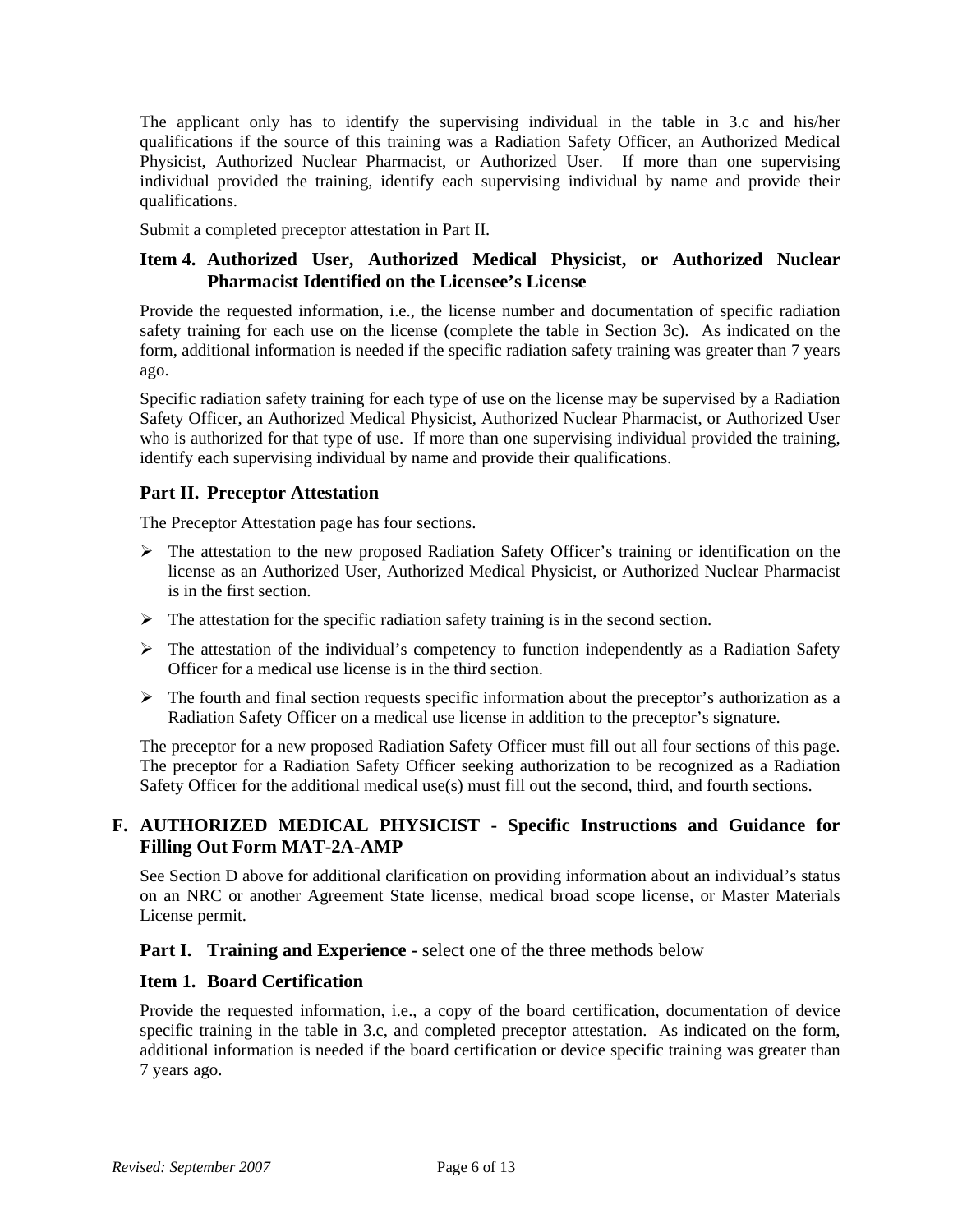Device specific training may be provided by the vendor, or a supervising medical physicist authorized for the requested type of use. The applicant only has to identify the supervising medical physicist in the table in 3.c and his/her qualifications if this was the source of training. If more than one supervising individual provided the training identify each supervising individual by name and provide their qualifications.

## **Item 2. Current Authorized Medical Physicist Seeking Additional Uses(s) Checked above**

Provide the requested information, i.e., documentation of device specific training (complete the table in Section 3c) and completed preceptor attestation in Part II. As indicated on the form, additional information is needed if the device specific training was greater than 7 years ago.

Device specific training may be provided by the vendor, or a supervising medical physicist authorized for the requested type of use. The applicant only has to identify the supervising medical physicist in the table in 3.c and his/her qualifications if this was the source of training. If more than one supervising medical physicist provided the training identify each supervising individual by name and provide their qualifications.

## **Item 3. Training and Experience for Proposed Authorized Medical Physicist**

As indicated on the form, additional information is needed if the degree, training and/or work experience was completed more than 7 years ago.

Submit a completed Section 3a. Submit documentation of your graduate degree, for example, a copy of your diploma or transcript from an accredited college or university.

Submit a completed Section 3b. The individual must have completed one year of full time training in medical physics and an additional year of full time work experience which cannot be concurrent. This is documented in 3.b by providing the ranges of dates for training and work experience.

If the proposed Authorized Medical Physicist had more than one supervisor, provide the information requested in section 3b for each supervising individual. If the supervising individual is not an Authorized Medical Physicist, the applicant must provide documentation that the supervising individual meets the requirements in C.8.71 and C.8.74.

Submit a completed Section 3c for each specific device for which the applicant is requesting authorization.

Device specific training may be provided by the vendor, or a supervising medical physicist authorized for the requested type of use. The applicant only has to identify the supervising medical physicist in the table in 3.c and his/her qualifications if this was the source of training. If more than one supervising medical physicist provided the training identify each supervising individual by name and provide their qualifications.

Submit a completed preceptor attestation in Part II.

## **Part II. Preceptor Attestation**

The Preceptor Attestation page has four sections.

- $\triangleright$  The attestation to the proposed Authorized Medical Physicist's training is in the first section.
- $\triangleright$  The attestation for the device specific training is in the second section.
- $\triangleright$  The attestation of the individual's competency to function independently as an Authorized Medical Physicist for the specific devices requested by the applicant is in the third section.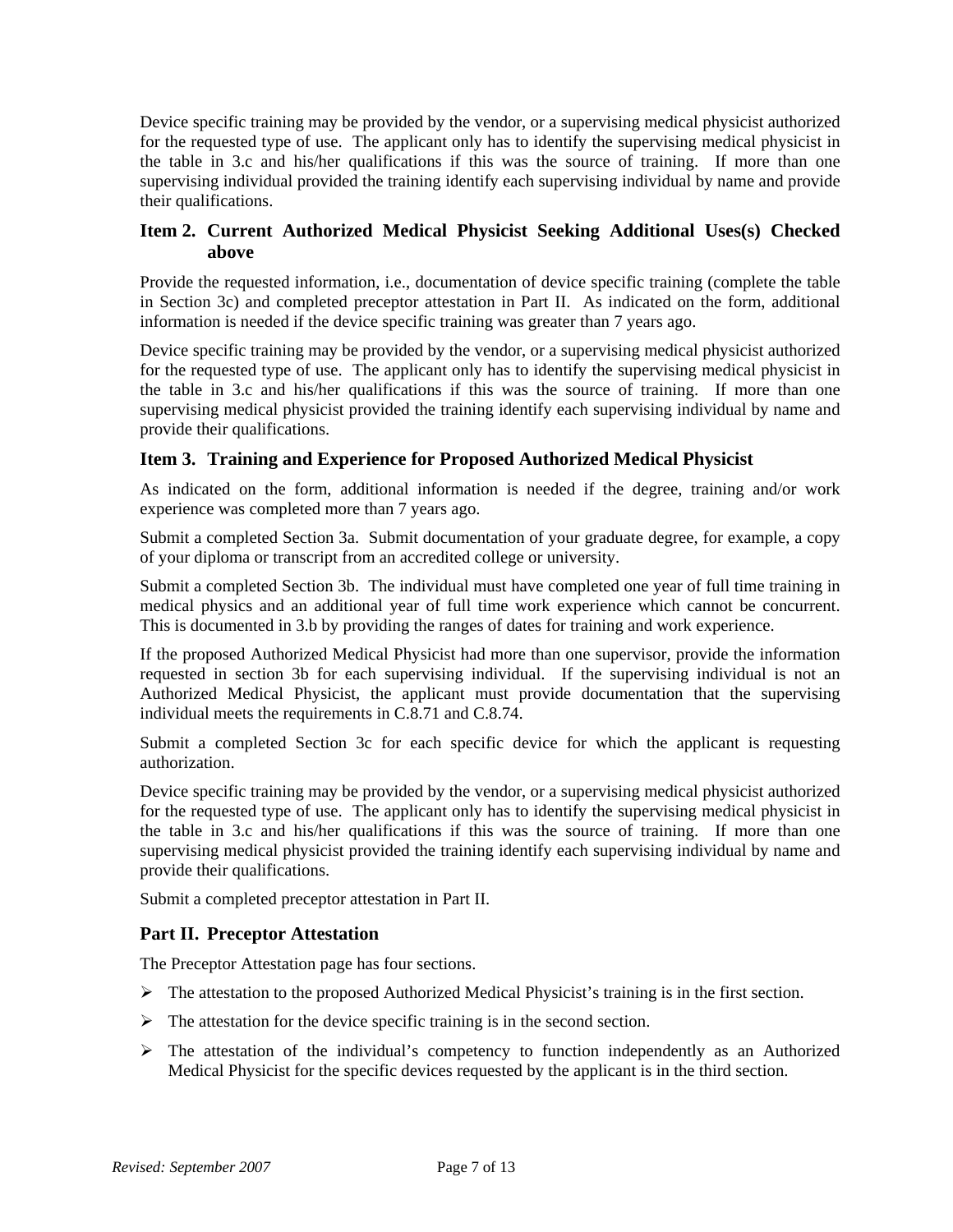$\triangleright$  The fourth and final section requests specific information about the preceptor's authorizations to use licensed material in addition to the preceptor's signature.

The preceptor for a proposed new Authorized Medical Physicist must fill out all four sections of this page. The preceptor for an Authorized Medical Physicist seeking additional authorizations must complete the last three sections.

## **G. AUTHORIZED NUCLEAR PHARMACIST - Specific Instructions and Guidance for Filling Out Form MAT-2A-ANP**

See Section D above for additional clarification on providing information about an individual's status on an NRC or another Agreement State license, medical broad scope license, or Master Materials License permit.

**Part I. Training and Experience -** select one of the two methods below

#### **Item 1. Board Certification**

Provide the requested information, i.e., a copy of the board certification and completed preceptor attestation. As indicated on the form, additional information is needed if the board certification was greater than 7 years ago.

## **Item 2. Structured Educational Program for a Proposed Authorized Nuclear Pharmacist**

As indicated on the form, additional information is needed if the training and/or supervised practical experience was completed more than 7 years ago.

Submit completed Sections 2a and 2b. If the proposed new nuclear pharmacist had more than one supervisor, provide the name of each supervising individual in Section 2b.

Submit a completed preceptor attestation.

#### **Part II. Preceptor Attestation**

The Preceptor Attestation page has two sections. The preceptor must select either the board certification or the structured educational program when filling out the first section on this page.

The second and final section of the page requests specific information about the preceptor's authorization to use licensed material in addition to the preceptor's signature.

## **H. C.8.28, C.8.30, AND C.8.38 AUTHORIZED USERS - Specific Instructions and Guidance for Filling Out Form MAT-2A-AUD**

See Section D above for additional clarification on providing information about an individual's status on an NRC or another Agreement State license, medical broad scope license, or Master Materials License permit.

**Part I. Training and Experience -** select one of the three methods below

#### **Item 1. Board Certification**

Provide the requested information, i.e., a copy of the board certification and completed preceptor attestation. As indicated on the form, additional information is needed if the board certification was greater than 7 years ago.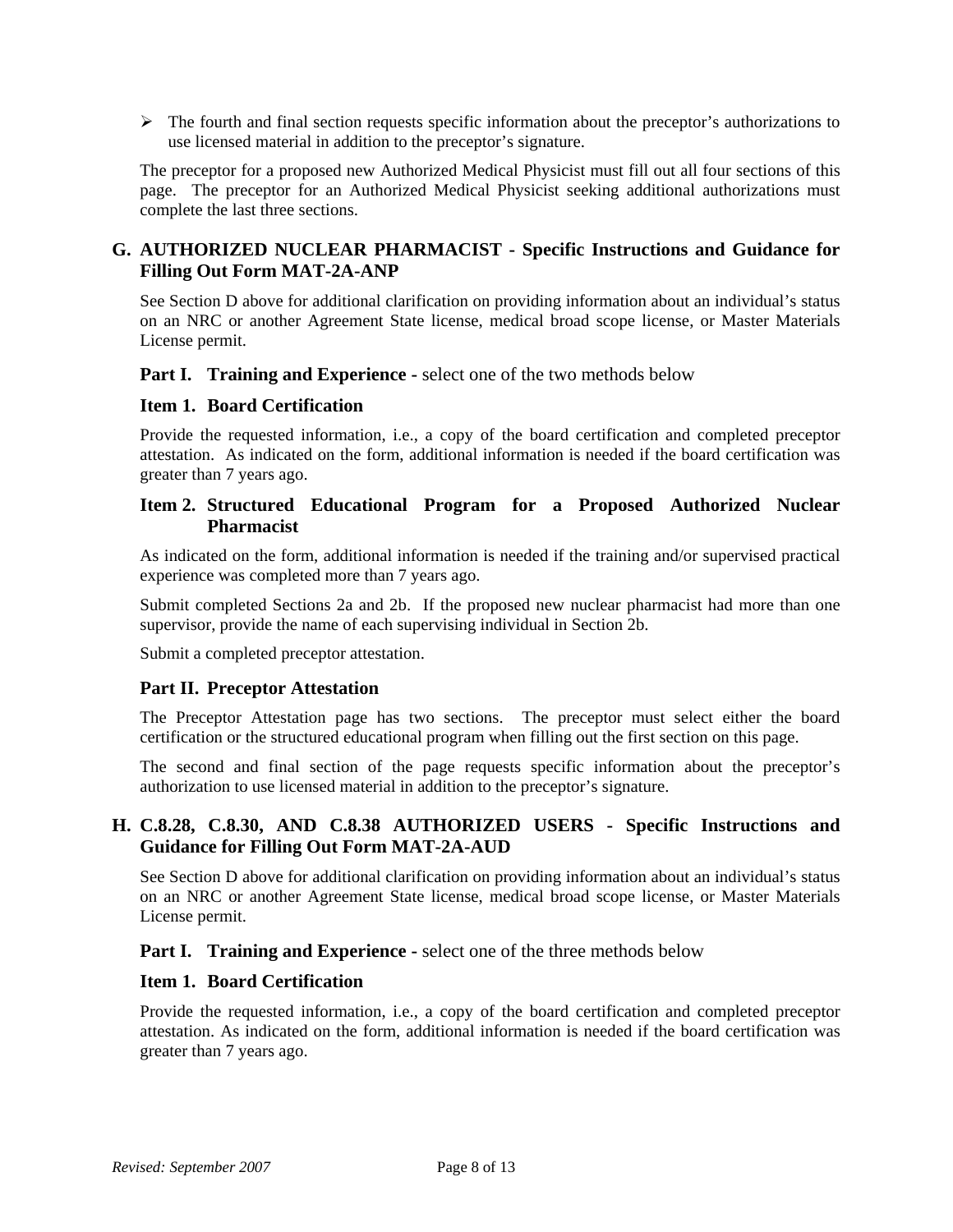#### **Item 2. Current C.8.66 Authorized User Seeking Additional C.8.65 Authorization**

- (a) Fill in the blank in Section 2a with the current license number on which the proposed user is listed.
- (b) Provide a description of the proposed user's experience that meets the requirements of C.8.65  $(c)(1)(ii)(g)$  as shown in the table in 2.b As indicated on the form, additional information is needed if this experience was obtained more than 7 years ago.

List each supervising individual by name and include the license showing the supervising individual as an authorized user.

#### **Item 3. Training and Experience for Proposed Authorized Users**

As indicated on the form, additional information is needed if the training and/or work experience was completed more than 7 years ago.

*Note***:** Providing the training and experience information required under C.8.65 will allow the individual to be authorized to use materials permitted by both C.8.28 and C.8.30.

Submit a completed Section 3a for each proposed authorized use.

Submit a completed Section 3b, except for C.8.38 uses. If the proposed user had more than one supervisor, provide the information requested in section 3b for each supervising individual.

Submit a completed Section 3c for C.8.38 uses.

Submit a completed preceptor attestation, except for C.8.38 uses.

#### **Part II. Preceptor Attestation**

The Preceptor Attestation page has two sections.

The attestations for training and experience requirements in C.8.64 and C.8.65 are found in the first section.

The second and final section requests specific information about the preceptor's authorization(s) to use licensed material in addition to the preceptor's signature

The preceptor must fill out both sections.

*Note:* The attestation to the proposed user's training and competency to function independently under C.8.64 covers the use of material permitted by C.8.28 only. The attestation to the proposed user's training and competency to function independently under C.8.65 training will allow the individual to be authorized to use material permitted by both C.8.28 and C.8.30.

## **I. C.8.34 AUTHORIZED USER - Specific Instructions and Guidance for Filling Out Form MAT-2A-AUT**

See Section D above for additional clarification on providing information about an individual's status on an NRC or another Agreement State license, medical broad scope license, or Master Materials License permit.

**Part I. Training and Experience** - select one of the three methods below

#### **Item 1. Board Certification**

If you are a nuclear medicine physician, radiologist, or radiation oncologist with a board certification listed under C.8.34 on NRC's website, provide the requested information, i.e., a copy of the board certification, documentation of supervised clinical experience (complete the table in Section 3c), and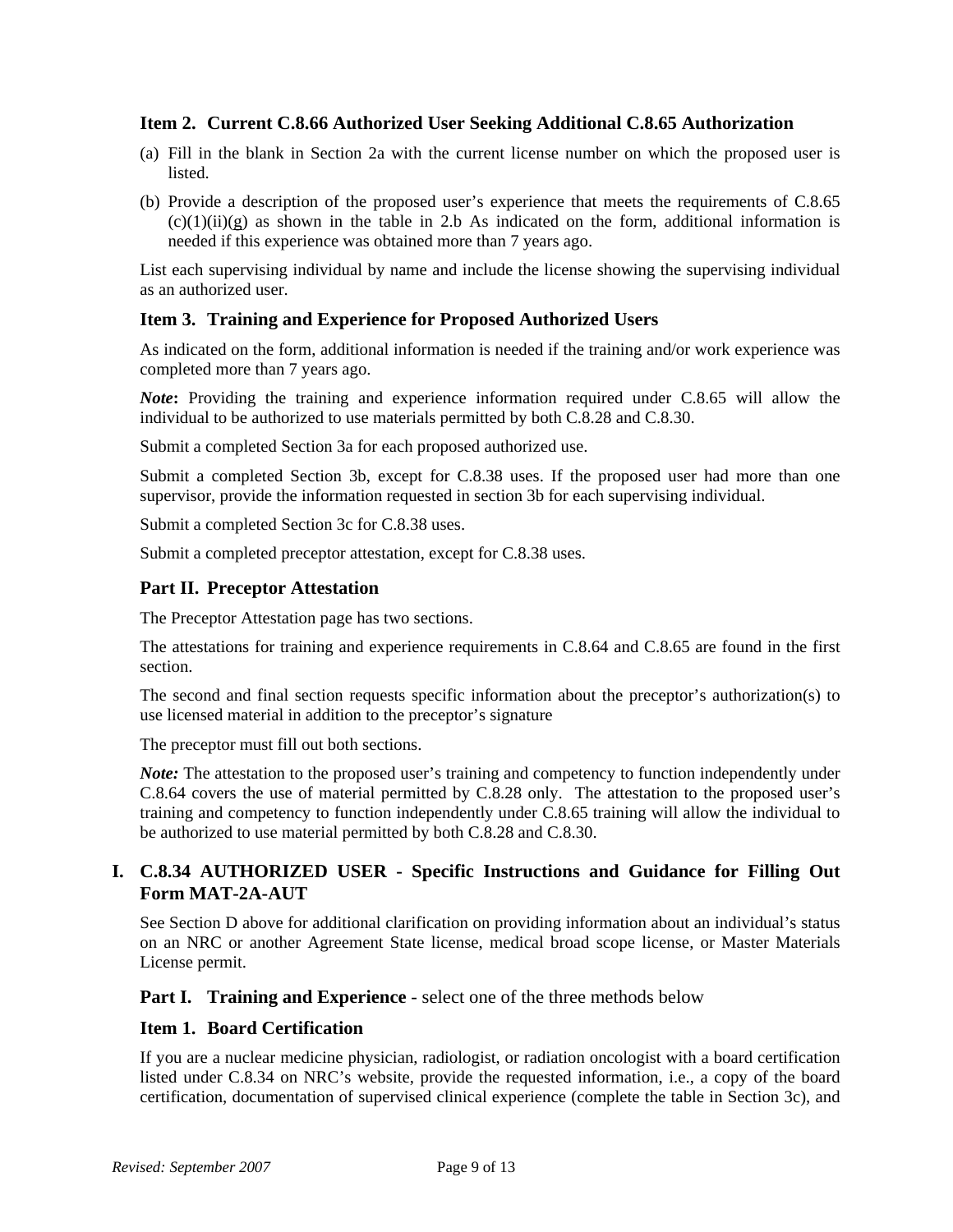completed preceptor attestation. As indicated on the form, additional information is needed if the board certification or supervised clinical experience was greater than 7 years ago. List each supervising individual by name and include the license showing the supervising individual as an authorized user.

If you are a radiation oncologist whose board certification is not listed under C.8.34 on NRC's website, provide the requested information (i.e., a copy of the board certification listed under either C.8.40 or C.8.46 on NRC's website; documentation of training and supervised work experience with unsealed materials requiring a written directive (complete the tables in Sections 3a and 3b); documentation of supervised clinical experience (complete the table in Section 3c); and completed preceptor attestation). As indicated on the form, additional information is needed if the board certification, training and supervised work experience or clinical experience was greater than 7 years ago. List each supervising individual by name and include the license showing the supervising individual as an authorized user.

## **Item 2. Current C.8.34, C.8.40, or C.8.46 Authorized User Seeking Additional Authorization**

Submit a completed Section 2a, listing the license number and the user's current authorizations.

If you are currently authorized for a subset of clinical uses under C.8.34, submit the requested information, i.e., complete the table in Section 3c to document your new supervised clinical case experience and the completed preceptor attestation. As indicated on the form, additional information is needed if the clinical case experience was greater than 7 years ago. List each supervising individual by name and include the license showing the supervising individual as an authorized user.

If you are currently authorized under C.8.67 or C.8.70 and meet the requirements in C.8.82, submit the requested information, i.e., documentation of training and supervised work experience with unsealed materials requiring a written directive (complete the tables in Sections 3a and 3b); documentation of supervised clinical experience (complete the table in Section 3c); and completed preceptor attestation). As indicated on the form, additional information is needed if the training and supervised work experience or clinical experience was greater than 7 years ago. List each supervising individual by name and include the license showing the supervising individual as an authorized user.

## **Item 3. Training and Experience for Proposed Authorized Users**

As indicated on the form, additional information is needed if the degree, training and/or work experience was completed more than 7 years ago.

Submit a completed Section 3a.

Submit a completed Section 3b. List each supervising individual by name and include the license number showing the supervising individual as an authorized user.

Submit a completed Section 3c for each requested authorization. List each supervising individual by name and include the license number showing the supervising individual as an authorized user.

Submit a completed preceptor attestation in Part II.

## **Part II. Preceptor Attestation**

The Preceptor Attestation page has five sections.

The attestations for training and experience requirements in C.8.66, C.8.80, and C.8.81 are in the first section.

The attestation for supervised clinical experience is in the second section.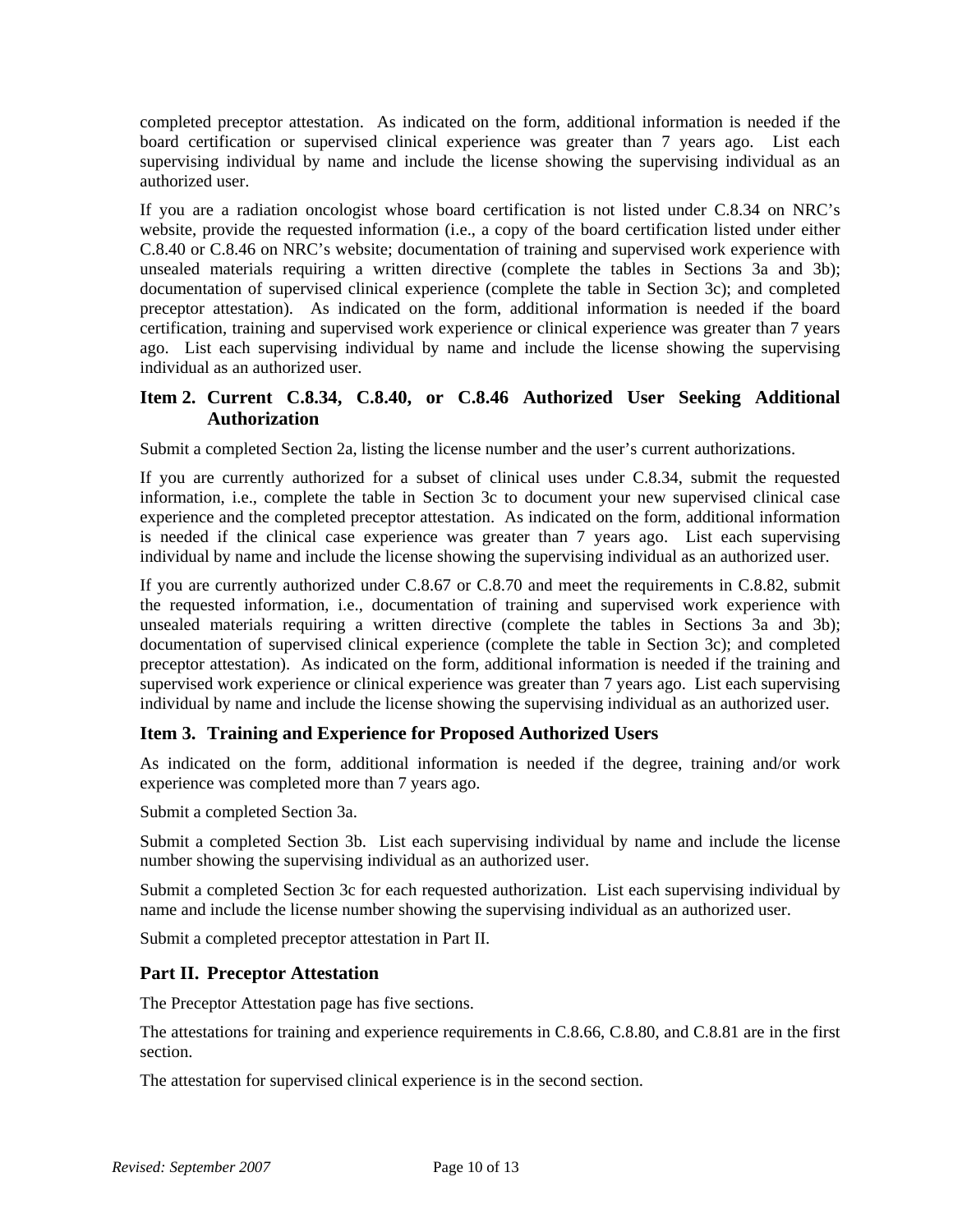The attestations for competency to function independently as an authorized user for specific uses is in the third section.

The attestation for training and experience requirements and competency to function independently for radiation oncologist meeting the requirements in C.8.82 is in the fourth section.

The fifth and final section requests specific information about the preceptor's authorization(s) to use licensed material in addition to the preceptor's signature.

There are seven possible categories of individuals seeking authorized user status under this form. Follow the instructions for the applicable category.

The preceptor for a proposed authorized user who is a nuclear medicine physician, radiologist, or radiation oncologist with a board certification listed under C.8.66 on NRC's website must complete the first, second, third, and fifth sections of this part.

The preceptor for a proposed authorized user for all the uses listed in  $C.8.66(b)(1)(ii)(g)$  who is a radiation oncologist with a board certification that is not listed under C.8.66 on NRC's website must complete the first, second, third, and fifth sections of this part.

The preceptor for a proposed authorized user for  $C.8.66(b)(1)(ii)(g)$ , (iii) and (iv) uses who is a radiation oncologist with a board certification listed under C.8.67 or C.8.70 on NRC's website must complete the fourth and fifth sections of this part.

The preceptor for an authorized user who is currently authorized for a subset of clinical uses under C.8.34 must complete the second, third, and fifth sections of this part, except for an authorized user meeting the criteria in C.8.80 seeking to meet the training and experience requirements under C.8.81.

The preceptor for an authorized user meeting the criteria in C.8.80 seeking to meet the training and experience requirements under C.8.81 must complete the first, second, third, and fifth sections of this part.

The preceptor for an authorized user currently authorized under C.8.67 or C.8.70 and meeting the requirements in C.8.82 must complete the fourth, and fifth sections of this part.

The preceptor for a proposed new authorized user must complete the first, second, third and fifth sections of this part.

## **J. C.8.40 AND C.8.46 AUTHORIZED USERS - Specific Instructions and Guidance for Filling Out Form MAT-2A-AUS**

See Section D above for additional clarification on providing information about an individual's status on an NRC or another Agreement State license, medical broad scope license, or Master Materials License permit.

#### **Part I. Training and Experience - select one of the three methods below**

#### **Item 1. Board Certification**

Provide the requested information, i.e., a copy of the board certification, for C.8.46 uses documentation of device specific training in the table in 3.e, and for all uses a completed preceptor attestation. As indicated on the form, additional information is needed if the board certification or device specific training was greater than 7 years ago.

Device specific training may be provided by the vendor for new users, or either a supervising authorized user or authorized medical physicist authorized for the requested type of use. The applicant only has to identify the supervising authorized user or authorized medical physicist in the table in 3.e and his/her qualifications if this was the source of training. If more than one supervising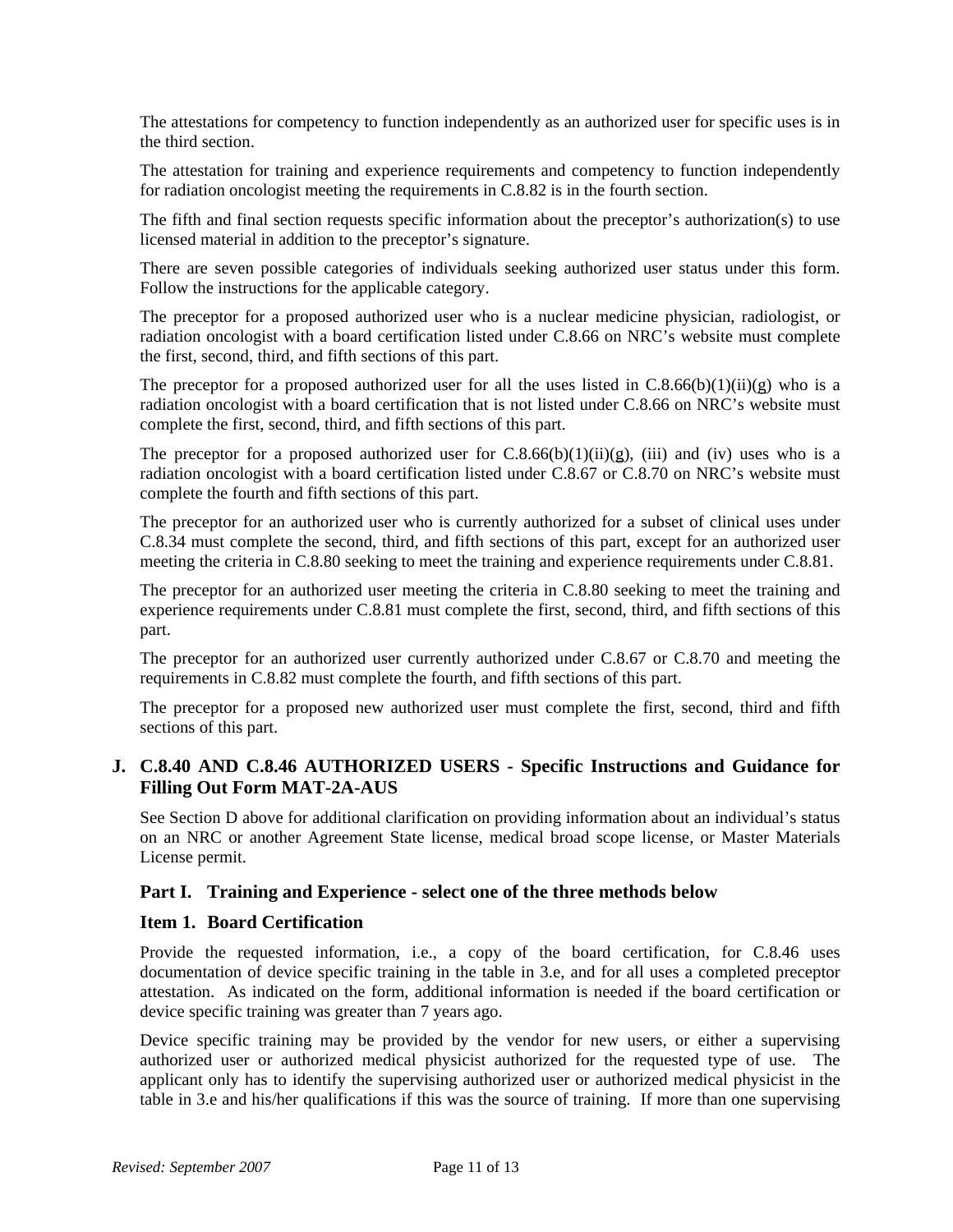individual provided the training, identify each supervising individual by name and provide their qualifications.

#### **Item 2. Current C.8.46 Authorized User Requesting Additional Authorization for C.8.46 Use(s) Checked Above**

Provide the requested information, i.e., documentation of device specific training (complete the table in Section 3e) and completed preceptor attestation in Part II. As indicated on the form, additional information is needed if the device specific training was greater than 7 years ago.

Device specific training may be provided by the vendor, or a supervising authorized user or authorized medical physicist authorized for the requested type of use. The applicant only has to identify the supervising authorized user or authorized medical physicist in the table in 3.e and his/her qualifications if this was the source of training. If more than one supervising individual provided the training, identify each supervising individual by name and provide their qualifications.

#### **Item 3. Training and Experience for Proposed Authorized User**

As indicated on the form, additional information is needed if the training, residency program, supervised work and clinical experience was completed more than 7 years ago.

Submit a completed Section 3a for each requested use.

Submit a completed Section 3b if applying for C.8.40 uses. However, Section 3b does not have to be completed when only applying for use of strontium-90 for ophthalmic use. If more than one supervising authorized user provided the supervised work and clinical experience identify each supervising individual by name and provide their qualifications.

Submit a completed Section 3c if only applying for use of strontium-90 for ophthalmic use. If more than one supervising authorized user provided the supervised clinical experience identify each supervising individual by name and provide their qualifications.

Submit a completed Section 3d for each requested C.8.46 use. If more than one supervising authorized user provided the supervised work and clinical experience, identify each supervising individual by name and provide their qualifications.

Submit a completed Section 3e for each specific C.8.46 device for which the applicant is requesting authorization.

Device specific training may be provided by the vendor, or a supervising authorized user or authorized medical physicist authorized for the requested type of use. The applicant only has to identify the supervising authorized user or authorized medical physicist in the table in 3.e and his/her qualifications if this was the source of training. If more than one supervising individual provided the training, identify each supervising individual by name and provide their qualifications.

Submit a completed preceptor attestation in Part II.

#### **Part II. Preceptor Attestation**

The Preceptor Attestation part has five sections.

- $\triangleright$  The attestation to the training and individuals competency for C.8.40 uses or strontium 90 eye applicator use is in the first section.
- $\triangleright$  The attestation to the training for the proposed authorized user for C.8.46 uses is in second section.
- $\triangleright$  The attestation for the C.8.46 device specific training is in the third section.